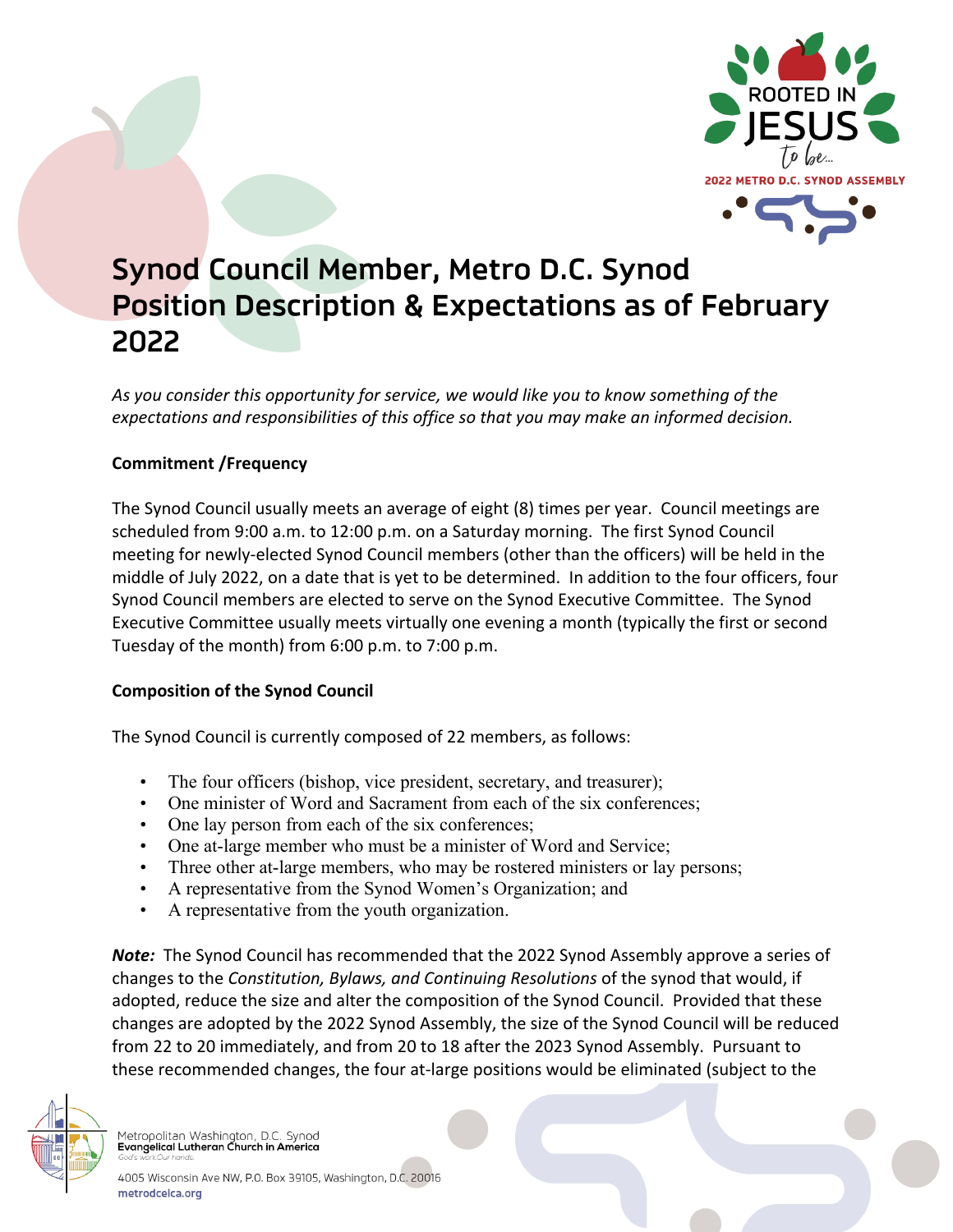



ability of two of the four incumbents to serve the remainder of their two-year term until 2023) and the position for a representative from the Synod Women's Organization would also be eliminated. In lieu of these positions, one at-large position would be reserved for a young adult (an individual between 18 and 30 at the time of election). Finally, the six conference positions currently reserved for ministers of Word and Sacrament would be opened to all rostered ministers, *i.e.*, both ministers of Word and Sacrament and ministers of Word and Service.

### **Election Process and Term**

In accordance with our synod's *Constitution, Bylaws, and Continuing Resolutions*, members of the Synod Council (other than the officers and the youth representative) are elected to a twoyear term and may be reelected to a second consecutive term. The term of office of the youth representative is one year. Each member of the Synod Council shall be a voting member of a congregation of this synod, with the exception of ministers on the roster of this synod who reside outside the territory of this synod. The term of office for each elected Synod Council member (other than the officers) will begin at the conclusion of the 2022 Synod Assembly.

Although the historical pattern of elections was interrupted by the cancellation of the 2020 Synod Assembly, the 2022 Synod Assembly will return to the normal pattern of electing approximately one-half of the Synod Council to two-year terms. Accordingly, elections will be held only for one representative from each conference (either rostered minister or lay), the atlarge position for a young adult, and the youth representative.

#### **Functions and Duties**

Pursuant to the *Constitution, Bylaws, and Continuing Resolutions* of the Metropolitan Washington, D.C. Synod, the Synod Council shall:

- Serve as the board of directors of this synod and serve as its interim legislative authority between meetings of the Synod Assembly, making decisions which are not in conflict with actions taken by the Synod Assembly or which are not precluded by provisions of this constitution or the constitution and bylaws of the Evangelical Lutheran Church in America (ELCA).
- Exercise trusteeship responsibilities on behalf of this synod.
- Recommend program goals and budgets to the regular meetings of the Synod Assembly.
- Carry out the resolutions of the Synod Assembly.



Metropolitan Washington, D.C. Synod<br>Evangelical Lutheran Church in America